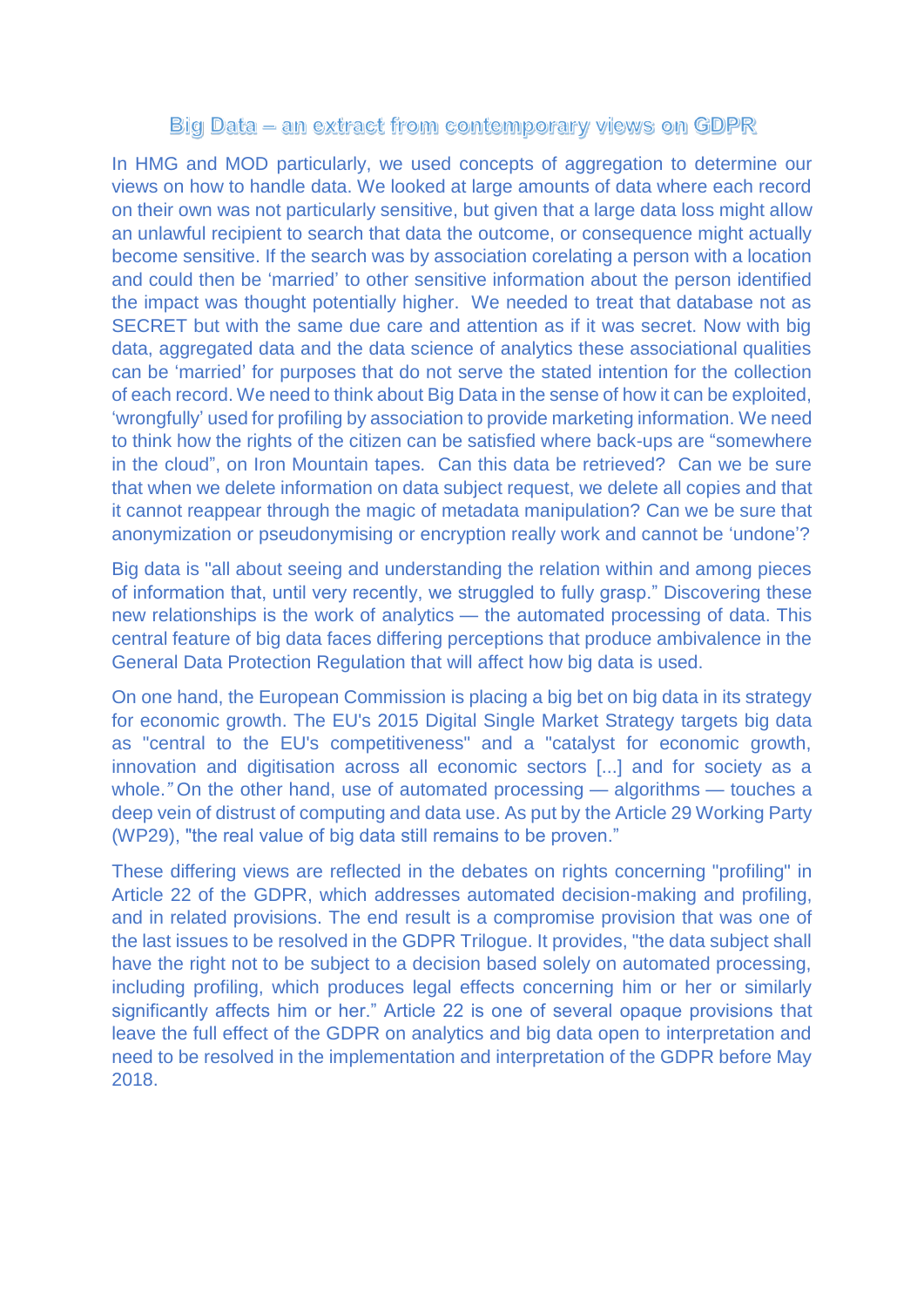## The Legislative debate on profiling

"Profiling" — an algorithmic inference drawn from data about an individual — is a primary tool for extracting value from big data. It is used widely in legitimate ways that can be helpful to society and individuals, and a provision applying to all profiling without differentiation between benign profiling and profiling that can cause harm to individuals could diminish beneficial uses of analytics and impede the commission's aspirations for big data in EU digital development. On the other hand, certain uses of algorithms can present risks. Quoting from the 2014 [White House Big Data Report,](https://www.whitehouse.gov/sites/default/files/docs/big_data_privacy_report_may_1_2014.pdf) the [EDPS](https://www.whitehouse.gov/sites/default/files/docs/big_data_privacy_report_may_1_2014.pdf)  [identified risks](https://www.whitehouse.gov/sites/default/files/docs/big_data_privacy_report_may_1_2014.pdf) of big data as lack of transparency, informational imbalance, erosion of data protection principles, spurious correlations and unfair discriminatory outcomes, as well as social, cultural, and creative stultification.

[As originally proposed](http://ec.europa.eu/justice/data-protection/article-29/documentation/opinion-recommendation/files/2012/wp191_en.pdf) by the commission in 2012, the profiling provisions (then Article 20(1)) would have applied to a measure based solely on automated processing which "produces legal effects ... or significantly affects" him or her. Users of analytics raised concerns that the vagueness and breadth of this language could have unintended consequences for many widely-adopted business practices.

The WP29 agreed this "significantly affects" test was ["imprecise,](http://ec.europa.eu/justice/data-protection/article-29/documentation/opinion-recommendation/files/2012/wp191_en.pdf)" and concluded that the commission's language was insufficient to protect individuals in the creation and use of profiles. The European Parliament appeared to respond to these concerns by [adopting](http://www.europarl.europa.eu/sides/getDoc.do?pubRef=-//EP//TEXT%20TA%20P7-TA-2014-0212%200%20DOC%20XML%20V0//EN) an express right to object to profiling based solely or predominantly on automated processing where such profiling "leads to measures producing legal effects ... or does similarly significantly affect" an individual. Although, the Parliament's language was more precise than the Commission's proposal, it was wide enough to include creation of a profile as such, and not just the use and effect of a profile. At the same time, the Parliament added provisions to encourage use of pseudonymised data (data "which does not permit the direct identification of a natural person but allows singling out of a data subject"); these included Recital 58(a) providing that profiling based on pseudonymised data "should be presumed not to significantly affect the interests, rights or freedoms of the data subject."

The European Council debated Article 20 at length. Industry proposed an alternative test based on automated processing that is "unfair and discriminatory" to a data subject; other proposals in essence would have introduced a harms threshold. The Irish Presidency in particular [suggested a test](http://ec.europa.eu/justice/data-protection/article-29/documentation/opinion-recommendation/files/2012/wp191_en.pdf) of "severe negative effects," and this language was actively considered during the subsequent Lithuanian and Greek Presidencies. There was insufficient consensus, however, and ultimately the Council reverted to substantially the test proposed by the Commission (i.e. "significantly affects"), but amended it to focus on the effect on the individual rather than either profiling as such or the "measures" used for profiling.

## The compromise outcome in Article 22

In the end, the Council's focus on effects (a "decision" rather than simply a "measure"), combined with compromise wording proposed by Parliamentary negotiators (a decision which "produces legal effects concerning [an individual] or similarly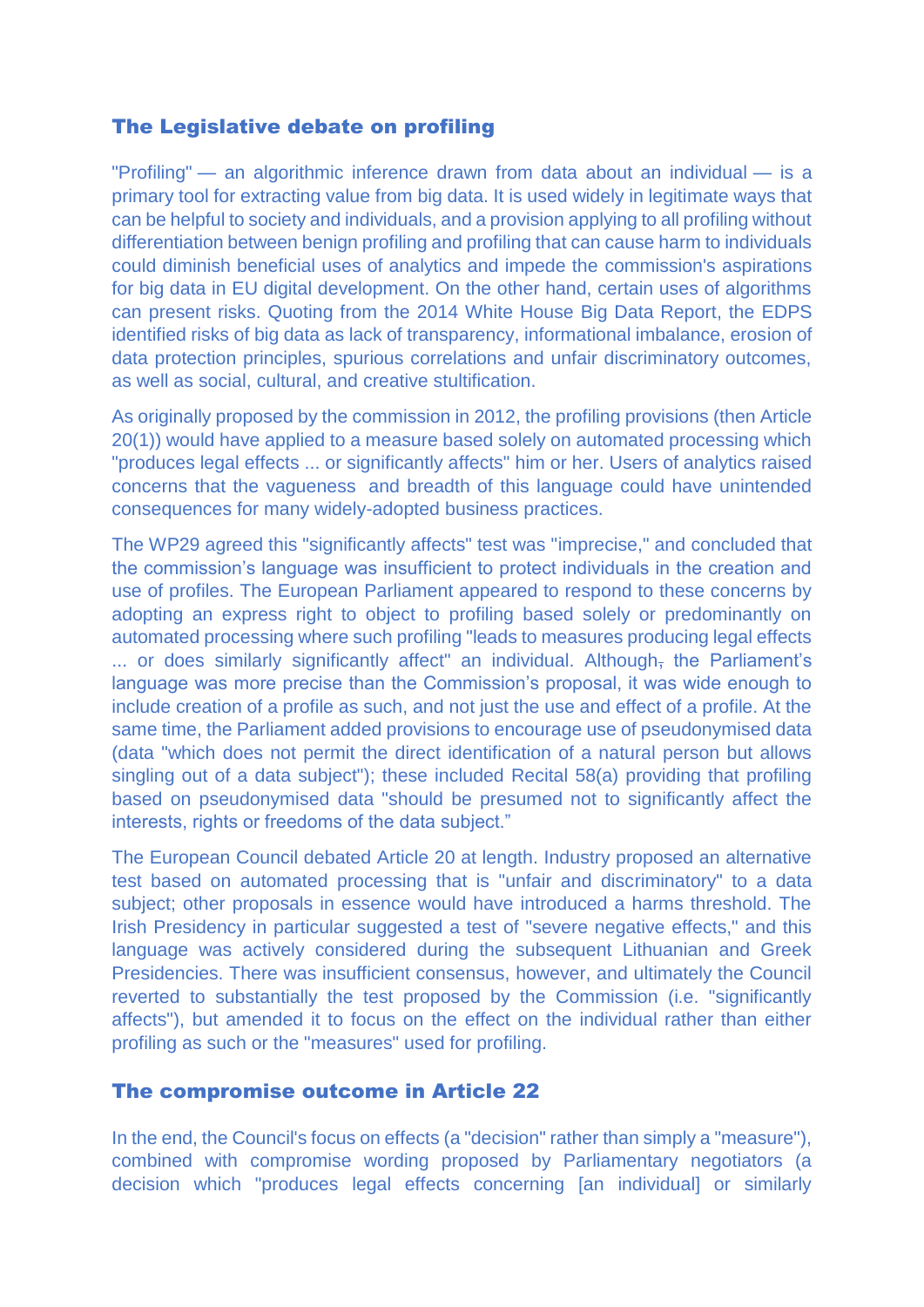significantly affects [an individual]"), was the basis for agreement in the Trilogue and finally adopted as Article 22. Read together with other provisions of the GDPR affecting profiling and automated processing, the essence of the right not to be subject to certain automated decisions is not to foreclose altogether the use of automated processing but to require ways for humans beings to become involved in such decisions. Recital 71 gives as examples "refusal of an online credit application or erecruiting practices" where a decision is "automatic" or "without human intervention."

This reading of Article 22 is reinforced by other provisions addressing profiling. For example, Articles 13 and 14 require businesses engaged in profiling to provide individuals with "meaningful information about the logic involved [in the profiling], as well as the significance and the envisaged consequences of such [profiling] for the [individual]." Similarly, Article 15 requires a business to disclose "the existence of automated decision-making, including profiling" upon request. These provisions enable a basis to invoke the human intervention required by Article 22.

Recital 63 limits compliance with a request for access to information about profiling to where disclosure does not adversely affect the rights of others, "including trade secrets or intellectual property and in particular the copyright protecting the software." This suggests that the disclosure required by Article 15 involves the fact and general logic of profiling and decision-making, but not the specifics of algorithms that implement this logic.

These requirements may necessitate revisions to use specifications and similar content in privacy policies and other customer information. More significantly, many organizations will have to put in place mechanisms to respond to requests for access to profiling information and enable review of decisions subject to Article 22.

Additional provisions reflect the view that profiling poses inherent risks for individuals. Article 35(3)(a) requires privacy impact assessments whenever a business is engaged in "systematic and extensive processing" subject to Article 22. This provision effectively deems such processing to be per se in the category of processing "likely to result in a high risk to the rights and freedoms of natural persons" to which Article 35 applies. Article 21(2) extends the right to object to profiling "to the extent it is related to direct marketing" or based on legitimate interest or public interest unless the controller "demonstrates compelling legitimate grounds for the processing which override the interests, rights and freedoms of the data subject." Article 21(4) requires special notice of this right "explicitly brought to the attention of the data subject … clearly and separately from any other information." Recital 70 makes clear this right to object applies "at any time and free of charge." This right is likely to spawn new processes and procedures and potentially changes to business systems.

The GDPR contains two sets of provisions that ease the Article 22(1) restriction on profiling. First, Article 22(2) contains three specific exemptions. These include where a decision based on automated processing is: (i) necessary for entering into or performing a contract; (ii) authorized by EU or Member State law, or (iii) based on the explicit consent of the individual. Even where these exemptions apply, however, "suitable measures" must safeguard the interests of the individual including, as a minimum, the right to obtain human intervention for the individual to express his or her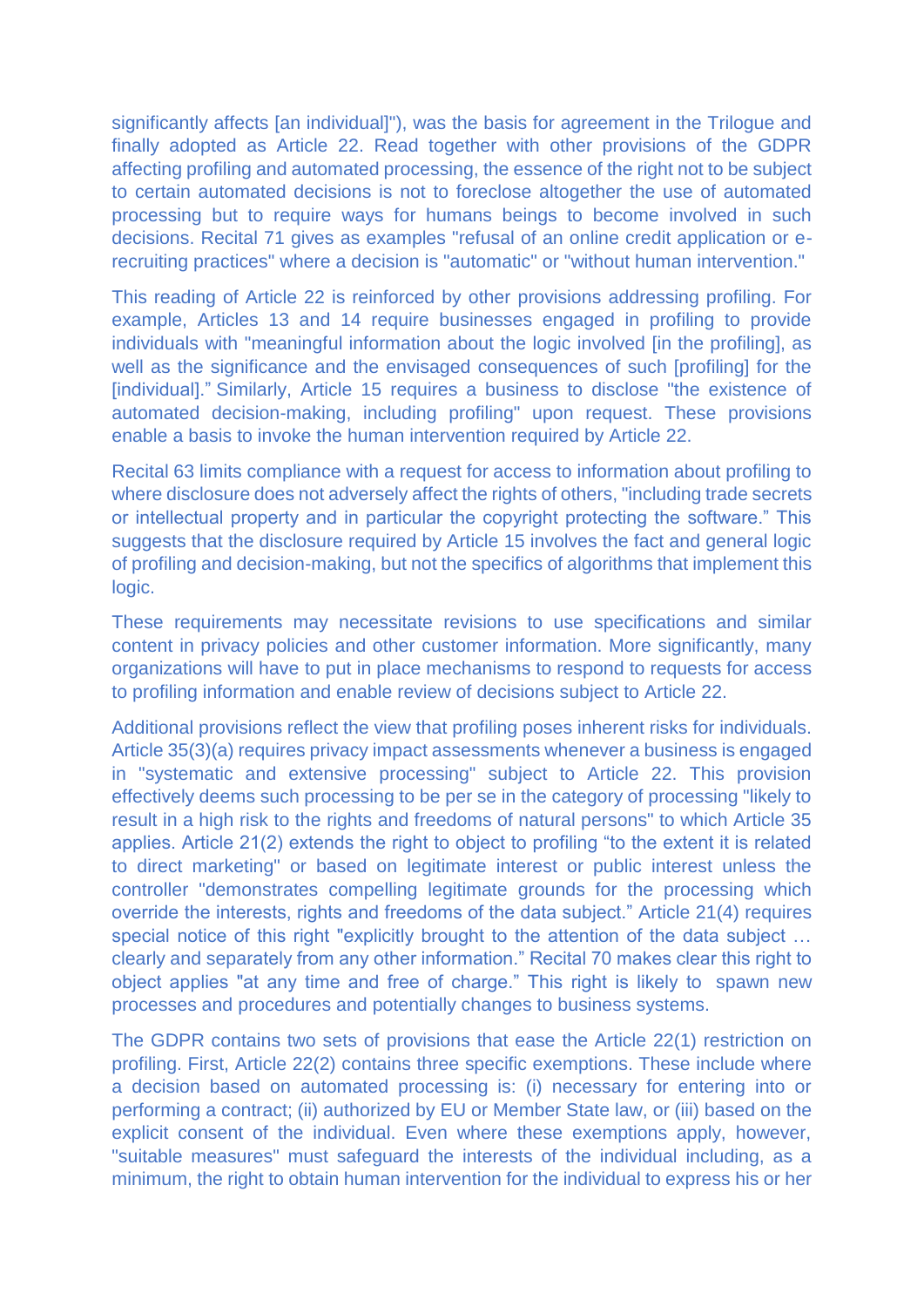point of view and contest the decision involved (Article 22(3)). In addition, Recital 71 emphasizes that where these exemptions apply, the processing must be fair and transparent; statistical procedures adequate, and appropriate measures implemented to ensure security, prevent discriminatory effects, and minimize the risk of errors and ensure inaccuracies are corrected. Further, profiling should not involve children.

Second, the GDPR allows for certain uses of pseudonymisation. The Trilogue removed the exemption proposed by Parliament as Recital 58(a), but inserted numerous other provisions throughout the GDPR where the use of pseudonymous data is encouraged as a means of implementing appropriate safeguards. These include: (i) Article 6(4) (pseudonymisation a factor controllers should consider when determining compatibility of purpose for further processing); (ii) Article 32(1), (pseudonymisation may assist controllers in meeting security requirements); (iii) Article 25(1) (pseudonymisation an example of a measure that may satisfy requirements for privacy by design); (iv) Article 40(2) (encouraging adoption of codes of conduct that promote use of pseudonymization), and (v) Article 89(1) (pseudonymisation as a means to data minimization when processing personal data for archiving purposes in the public interest, scientific or historical research purposes or statistical purposes). Pseudonymisation, therefore, can be used for "suitable measures to safeguard the data subject's rights and freedoms and legitimate interests" as required under Article 22(3) where an organization wants to rely on one of the Article 22(2) exemptions. (Note that pseudonymous data will be treated as personal data under the GDPR, and therefore must be processed in accordance with its requirements.)

## What Article 22 means for big data in practice

Article 22 and its companions present challenges for analytics and other automated processing that uses personal data as an input. The substantive limits as well as procedural checks erect significant speed bumps on the road toward deployment of big data under the EU's Digital Single Market Strategy.

The size and frequency of these speed bumps will depend on interpretation, guidance, and application as the GDPR is implemented. Article 70 tasks the European Data Protection Board (EDPB) with issuing guidelines, recommendations and best practices for consistent application of the regulation and, in particular, "further specifying the criteria and conditions for decisions based on profiling pursuant to Article 22(2)".

A key threshold question is whether the right "not to be subject" to automated decisionmaking based on profiling is satisfied where a business implements measures to safeguard individuals' interests such as a way for individuals to contest a decision with legal or similarly significant effects, for example. As discussed above, the language in Recital 71 on "automated" decisions and "human intervention" suggests this is the case, but the language of Article 22 itself is not clear. If this is not the case, then Article 22 will restrict numerous well-established and effective practices.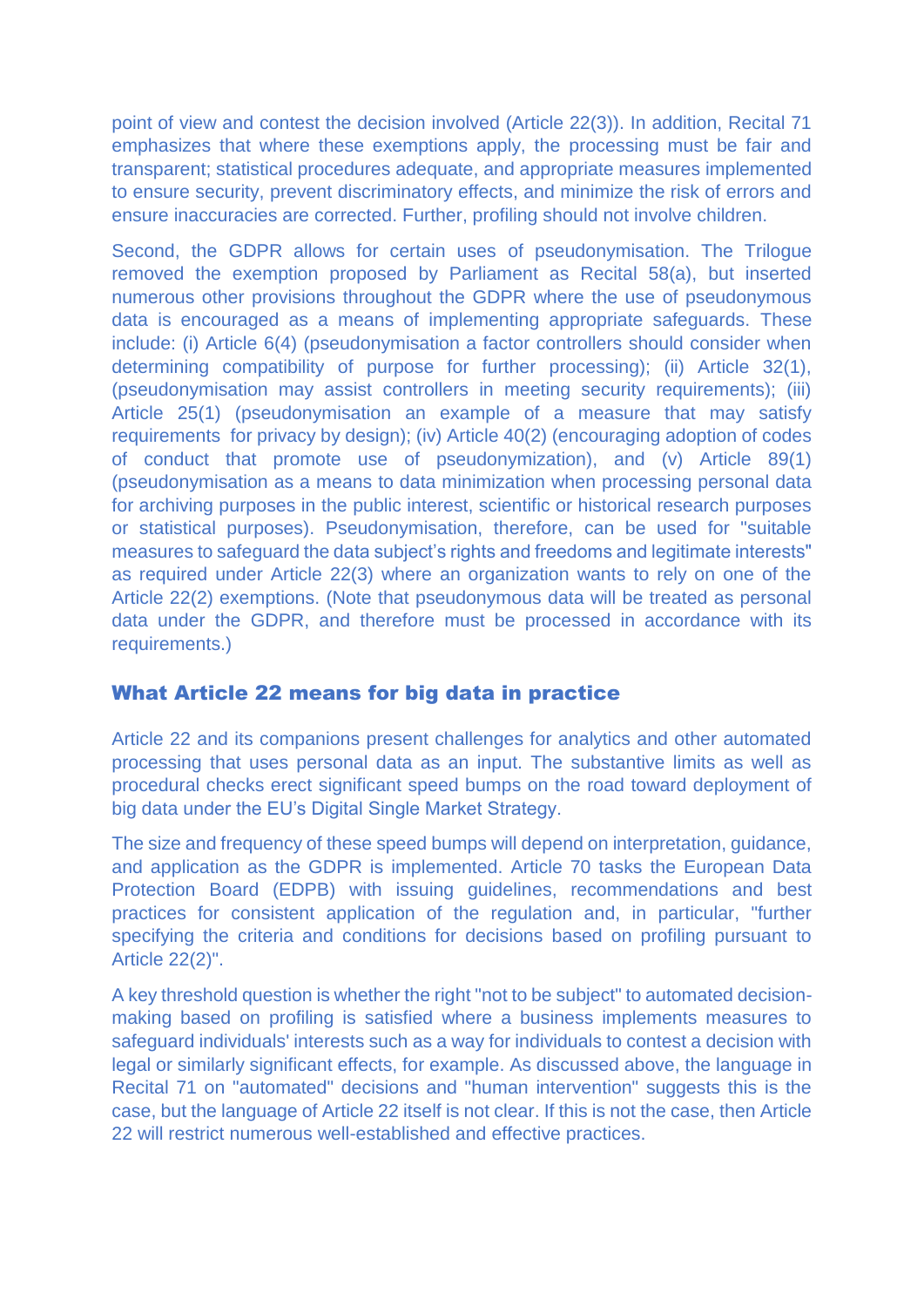A second key question is when the impact of an automated decision amounts to "legal effects" or "similarly significant" effects. Recital 70 gives the examples of denial of credit or e-hiring. Insurance coverage and perhaps rating decisions likely fall into the same category (but might be considered necessary for entering into a contract for the purposes of Article 22(2)). In contrast, many other uses of profiling are innocuous (though some might include marketing in this category notwithstanding its targeting in Article 21(2)), but there is a spectrum of uses that will require judgments as to their effects. The language of Article 22(3) and (4) suggests that covered effects must be enough to touch a data subject's "rights and freedoms and legitimate interests." Similarly, the Parliament framed legal effects and similarly significant effects in terms of effects on "the interests, rights or freedoms of the concerned data subject."

Other questions include the definition of profiling, the circumstances in which exemptions in Article 22(2) can be relied upon, when automated decisions can use sensitive personal data, what constitutes "compelling legitimate grounds" permitting a controller to disregard an objection to profiling, and what degree of human intervention would be required to bring automated processing (including profiling) outside the restriction in Article 22(1).

The EDPB also will provide guidance on privacy impact assessments, a subject included in the WP29 work plan for 2016. This overlaps with Article 22 because of the requirement in Article 35(3)(a) to conduct privacy impact assessments for certain automated processing. This new requirement may be a significant burden for many businesses, in particular where they conclude that significant risks cannot be mitigated and therefore are obliged to consult with the data protection authority or seek the views of the data subject (where appropriate).

The "explicit consent" exemption in Article 22(2)(c) is likely to be challenging to apply to numerous profiling activities. In addition, where automated decisions rely on sensitive personal data, explicit consent may be the only legal basis for processing unless the profiling is authorised by EU or Member State law.

To prepare for application of Article 22, businesses should review current profiling and automated processing and consider: (1)

- Do these result in decisions involving individuals?
- What are the effects of such decisions and do they affect legal interests of any individuals or other significant interests?
- What data are the decisions based on and does they employ sensitive data?
- What is the algorithmic logic involved and can it be explained to data subjects?
- Is there some element of human intervention in decisions based on the automated processing?

To the extent profiling and processing are subject to Article 22(1), organizations should determine if these activities are covered by one of the limited exemptions. Specifically, they should consider whether:

• If they want to rely on explicit consent of the data subject, the consent is valid (i.e. complies with requirements under Article 7 and Recitals 32 and 43);